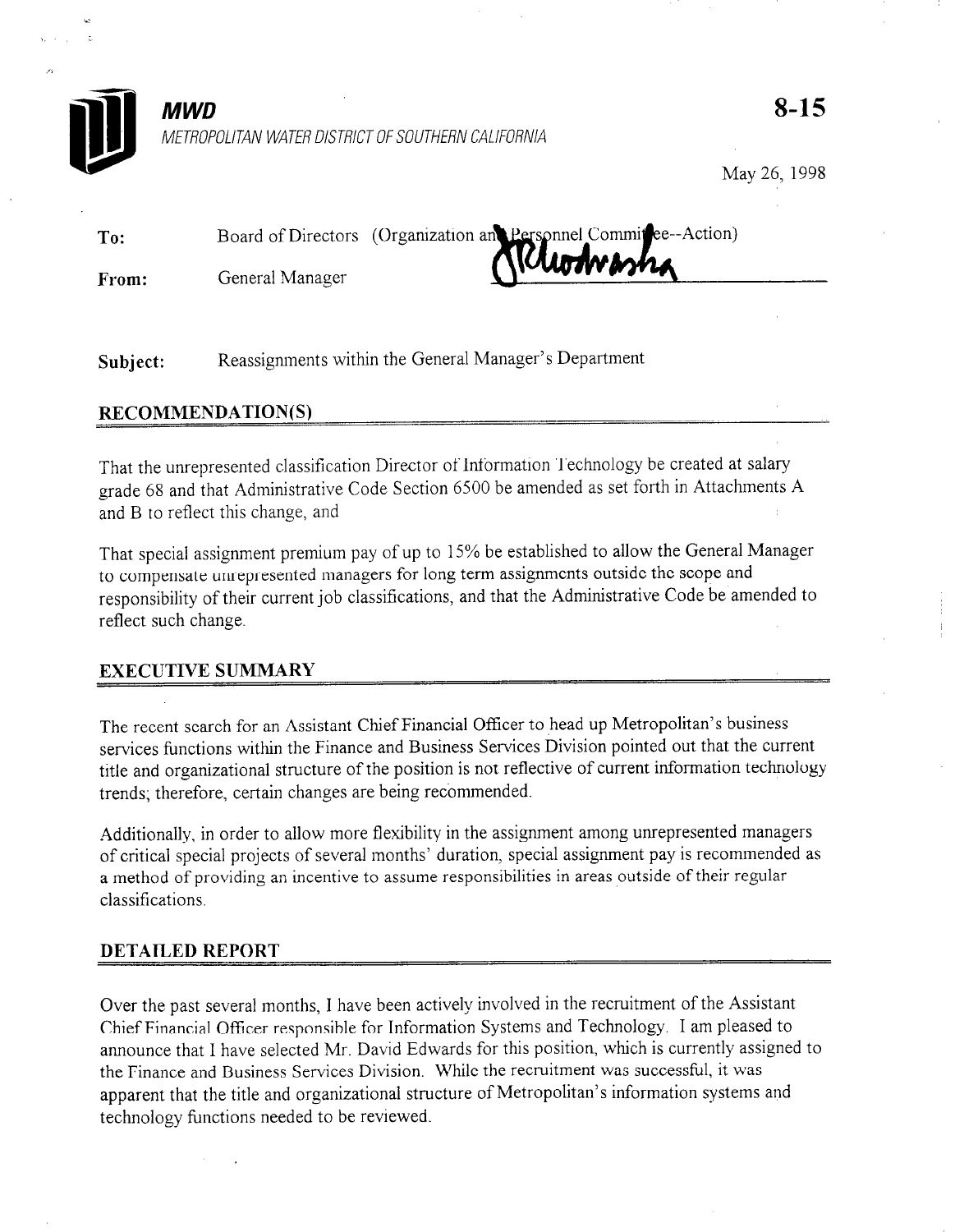There are currently two Assistant Chief Financial Officer positions (at pay grade 68): one is responsible for the financial activities; the other position is responsible for business services areas. During the search process for the top information technology position, many candidates provided feedback that the title Assistant Financial Officer was not customary in their professional career ladder, nor did it provide an accurate title for the job. Further, based on the desire for a more corporate-wide perspective on information technology infrastructure, it is recommended that one of the Assistant Chief Financial Officer positions be converted to a Director of Information Technology position. The new classification will be at salary grade 68 and reflects the current organization, duties, and responsibilities. The position and the telecommunications, planning, business applications services, information technology operations, and customer support branches, will report directly to the General Manager's office. There is no cost impact as a result of this proposed action.

The other change proposed in the General Manager's department is the result of some reassignments I am considering which would require certain unrepresented managers to work full time on high-level special projects which, due to their scope, would remove these individuals from their primary core responsibilities for six months or longer. In order to compensate these individuals for stepping outside of their current classifications and serving in capacities which serve immediate, critical needs of Metropolitan, I am recommending implementation of a special assignment premium pay of up to 15% for unrepresented managers called upon to take these special assignments. Two such assignments currently under consideration include a reassignment of Chief of Operations Jay Malinowski to work on Colorado River issues, and the reassignment of Associate Director of Water Quality Roy Wolfe to work on the strategic plan. It is my intent to conduct informal interviews with qualified Metropolitan managers to fill the temporary vacancies which will result from such reassignments.

#### LR/BL:jw

Attachment(s)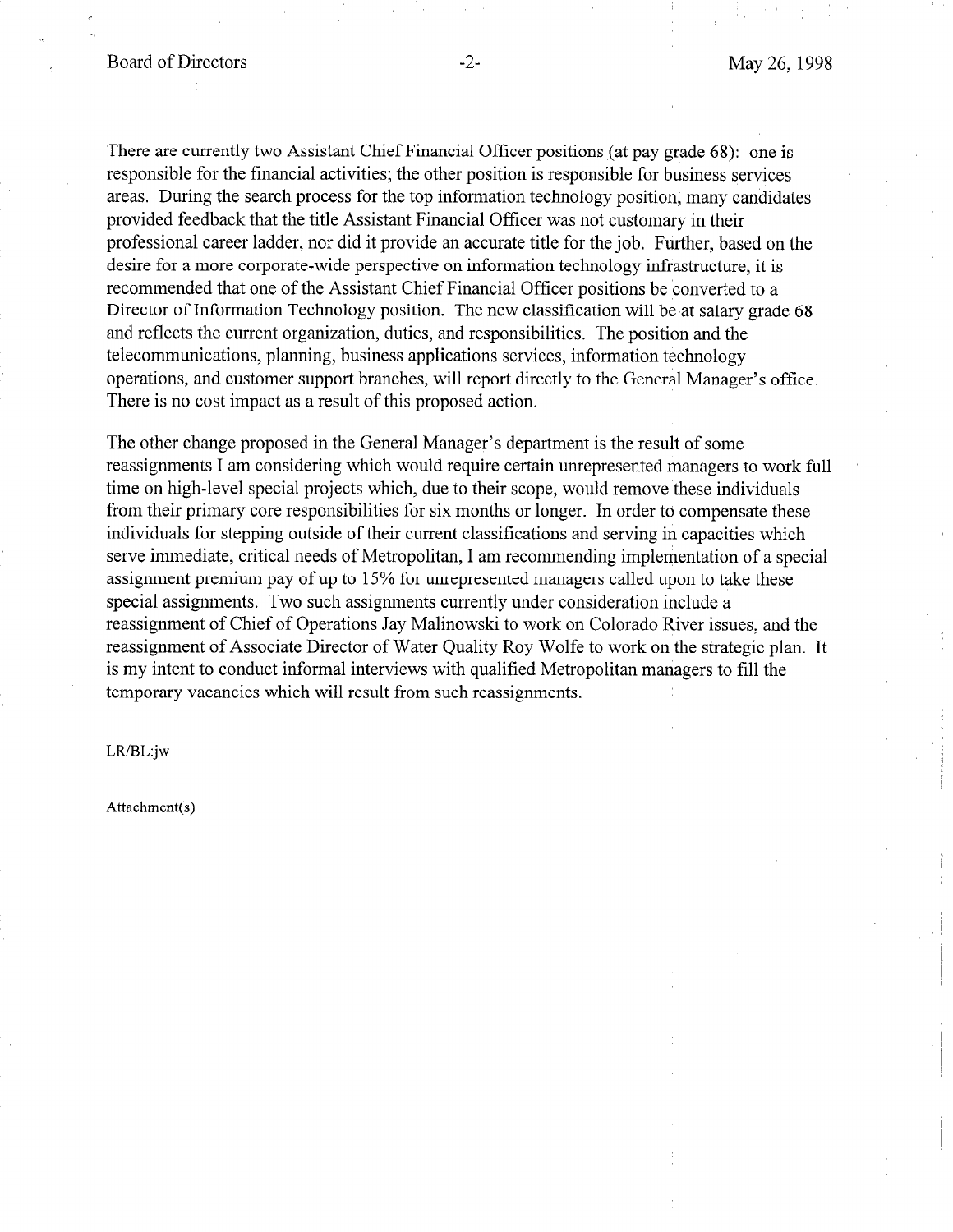## Attachment A to Board Letter 8-15 Human Resources Division May 27, 1998

### Chapter 5

## MANAGEMENT AND CONFIDENTIAL EMPLOYEES - GENERAL

| Article         | Sec. |
|-----------------|------|
| <b>Salaries</b> | 6500 |
| <b>Benefits</b> | 6520 |
| Grievances      | 6540 |
| Miscellaneous   | 6560 |
|                 |      |

### Article 1

#### SALARIES

#### Sec.

- 6500. Hourly Pay Rate Schedule
- 6501. Provisions Related to Classifications
- 6502. Call-Back Pay
- 6503. Shift Pay
- 6504. Stand-by Pay
- 6505. Diving Pay
- 6506. Compensation for Extended Hours

#### 6 6500. Hourly Pay Rate Schedule.

(a) Effective July 1, 1996, the hourly pay rate (as that term is defined in subdivision (i) of Section 6200) schedule of positions occupied by management and confidential not in an appropriate unit recognized pursuant to Section 6 108 employees shall be as follows:

| Grade | Range                                    | Title                                                                | Positions<br>Authorized | Total    |
|-------|------------------------------------------|----------------------------------------------------------------------|-------------------------|----------|
| 60    | \$33.47-44.94<br>$(\$69,618-93,475)$     | Asst. Auditor                                                        |                         |          |
| 63    | \$36.28-48.71<br>$(\$75,462-101,317)$    | *Sr. Asst. Dir. Public Affairs                                       | 0                       | $\Omega$ |
| 65    | $$38.25 - 51.36$<br>$(\$79,560-106,829)$ | Assoc. Director of Water Quality<br>Prin. Legislative Representative | 3                       | 4        |
|       | $$115,918$ (FR)                          | Auditor                                                              |                         |          |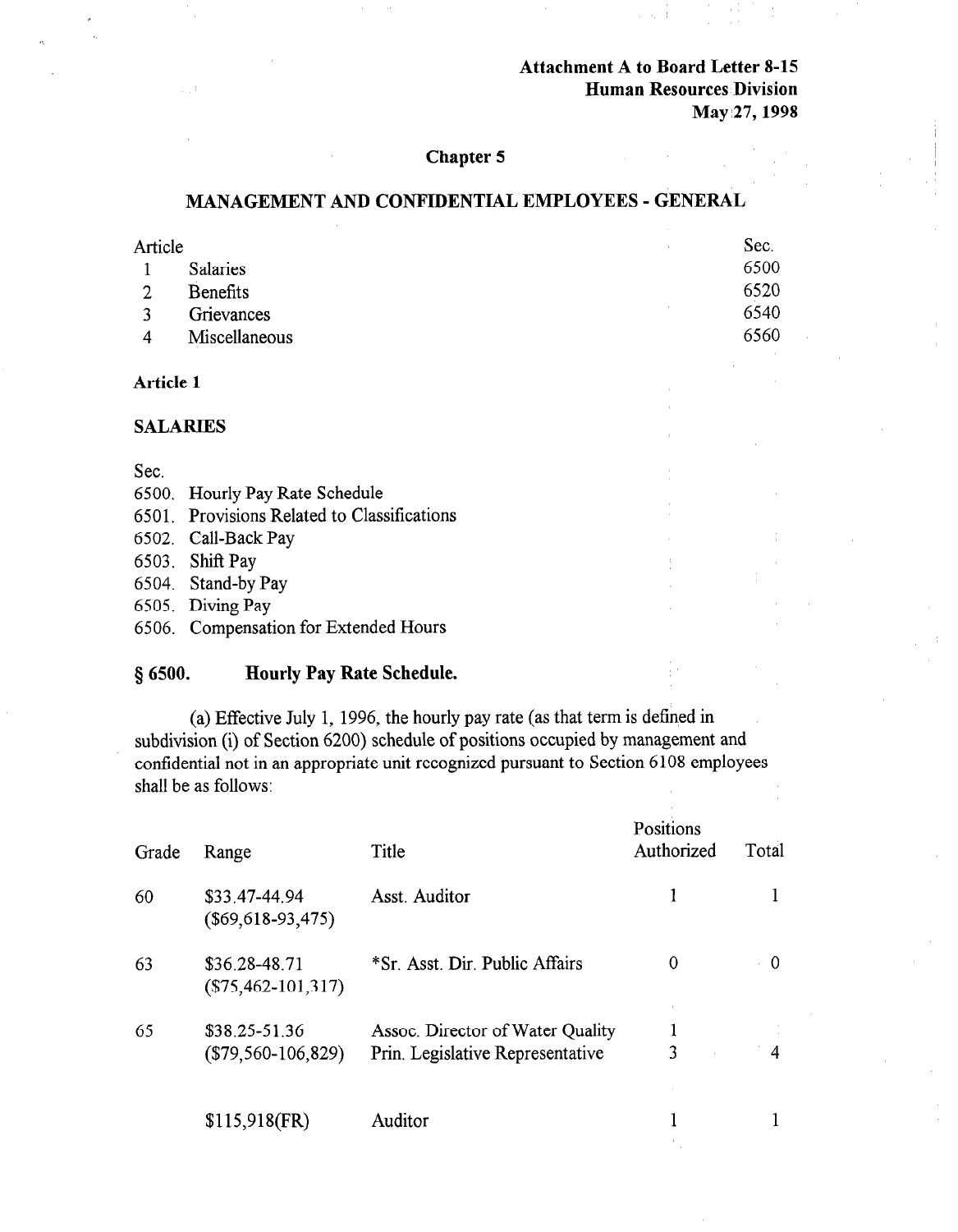### Attachment A to Board Letter 8-15 Human Resources Division May 27, 1998

|    |                          |                                      | <b>NIAY 27, 1998</b> |                |
|----|--------------------------|--------------------------------------|----------------------|----------------|
| 68 | \$41.47-55.73            | Director of Public Affairs           | 1                    |                |
|    | $($86,258-115,918)$      | Director of Water Quality            | 1                    |                |
|    |                          | Director of Human Resources          | 1                    |                |
|    |                          | Dir. of Environmental                |                      |                |
|    |                          | Compliance                           | 1                    |                |
|    |                          | Asst. Chief Engineer                 | 4                    |                |
|    |                          | Asst. Chief of Operations            | $\overline{2}$       |                |
|    |                          | Asst. Chief of Planning and          |                      |                |
|    |                          | Resources                            | $\overline{4}$       |                |
|    |                          | <b>Asst. Chief Financial Officer</b> | 21                   |                |
|    |                          | Exec. Asst. for Strategic            |                      |                |
|    |                          | Policy Development                   | 1                    |                |
|    |                          | Director of Business Development     | I                    | $+8$           |
|    |                          | Director of Information Technology   | $\mathbf{l}$         | 18             |
|    |                          |                                      |                      |                |
| 71 | \$44.94-60.45            | *Exec. Asst. to General Manager      | $\overline{2}$       |                |
|    | $($93,475-125,736)$      | Exec. Legislative Rep.               | $\mathbf{1}$         | 3              |
|    |                          |                                      |                      |                |
| 74 | \$48.71-65.60            | <b>Chief Engineer</b>                | $\mathbf{1}$         |                |
|    | $($101,317-136,448)$     | <b>Chief Financial Officer</b>       | $\mathbf{1}$         |                |
|    |                          | Chief of Planning and                |                      |                |
|    |                          | Resources                            | 1                    |                |
|    |                          | Chief of Operations                  | 1                    |                |
|    |                          | Chief of Communications              | 1                    |                |
|    |                          | Senior Executive Assistant           |                      |                |
|    |                          | to General Manager                   | $\mathbf{1}$         |                |
|    |                          |                                      |                      | 6              |
|    |                          |                                      |                      |                |
| 76 | \$51.36-69.24            | Asst. General Counsel                | $\mathbf{1}$         | 1              |
|    | $($106,829-144,019)$     |                                      |                      |                |
|    |                          |                                      |                      |                |
| 80 | \$57.26-77.18            | *Deputy General Manager              | $\overline{2}$       | $\overline{2}$ |
|    | $($119, 101 - 160, 534)$ |                                      |                      |                |
|    |                          |                                      |                      |                |
|    | \$179,500(FR)            | General Counsel                      | $\bf{l}$             | 1              |
|    |                          |                                      |                      |                |
|    | \$196,400(FR)            | <b>General Manager</b>               | 1                    |                |
|    |                          |                                      | <b>TOTAL</b>         | 38             |
|    |                          |                                      |                      |                |

 $( ) =$  Shows approximate annual salary range for

convenience, Board approved rates are hourly

None of the above positions are eligible for overtime

\*These positions were changed by authority of the General Manager, as orally reported to the Board of Directors.

(FR) = Designates flat rate annual salary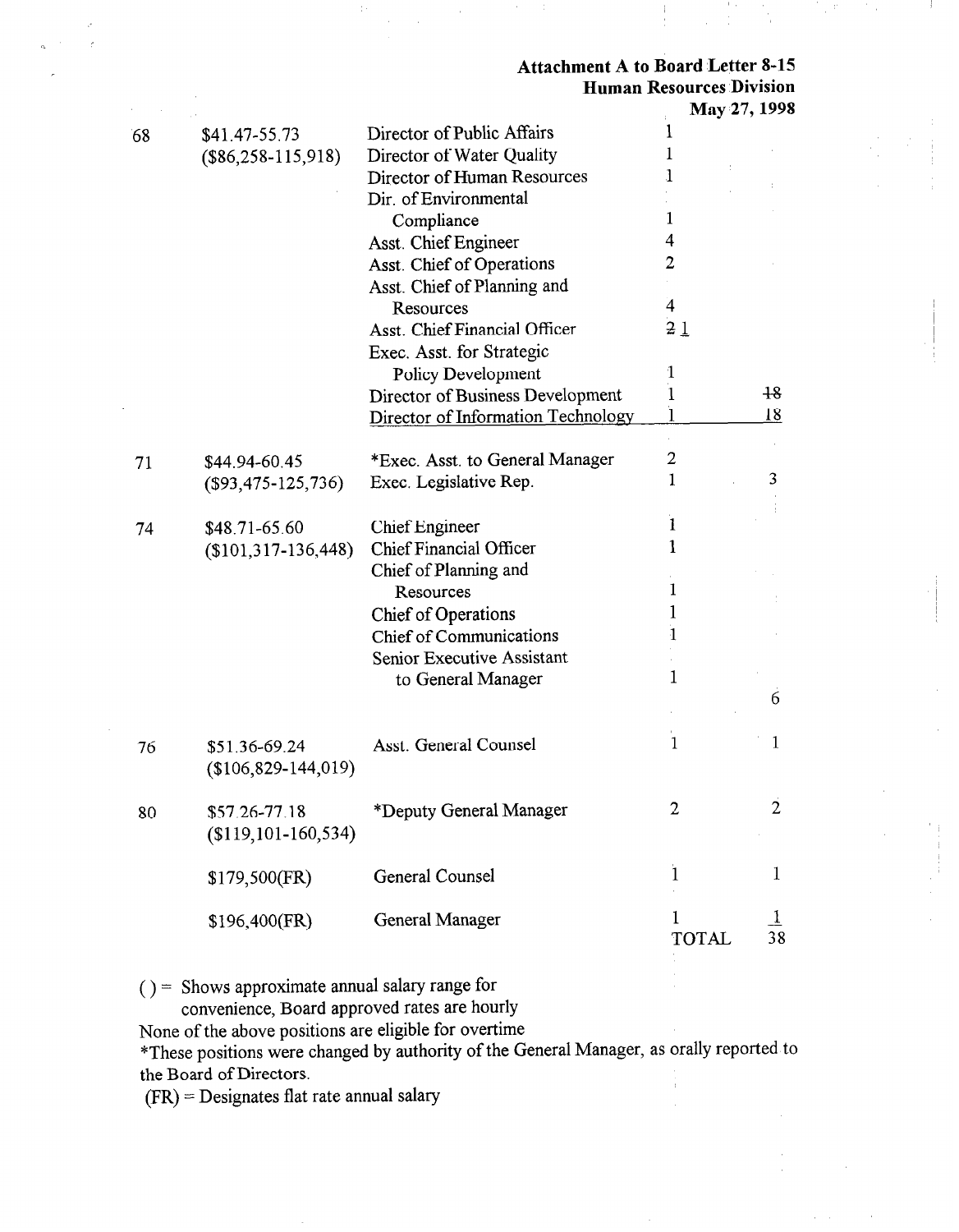## Attachment B to Board Letter 8-15 Human Resources IDivision May 27,1998

### Chapter 5

#### MANAGEMENT AND CONFIDENTIAL EMPLOYEES - GENERAL

| Article        |                 | ÷ | Sec. |
|----------------|-----------------|---|------|
|                | <b>Salaries</b> |   | 6500 |
| $\overline{2}$ | <b>Benefits</b> |   | 6520 |
|                | Grievances      |   | 6540 |
| 4              | Miscellaneous   |   | 6560 |

## Article 1

### SALARIES

## Sec.

- 6500. Hourly Pay Rate Schedule
- 6501. Provisions Related to Classifications
- 6502. Call-Back Pay
- 6503. Shift Pay
- 6504. Stand-by Pay
- 6505. Diving Pay
- 6506. Compensation for Extended Hours

### § 6500. Hourly Pay Rate Schedule.

(a) Equation  $\mathbf{I}$  1, 1996, the hourly pay rate (as the hourly pay rate (as the hourly pay rate term is defined in the hourly pay rate (as the hourly pay rate of the hourly pay rate (as the hourly pay rate of the hourl  $\frac{1}{2}$  (a) Encours sury 1, 1990, the nourly pay rare (as that term is defined by  $\frac{1}{2}$  $\frac{1}{2}$ subdivision (1) of Section 6200) sencuale of positions occupied by management the  $\epsilon$ omidential flot in

| Grade | Range                                    | Title                                                                | Positions<br>Authorized | Total |
|-------|------------------------------------------|----------------------------------------------------------------------|-------------------------|-------|
| 60    | \$33.47-44.94<br>$(\$69,618-93,475)$     | Asst. Auditor                                                        | ł                       |       |
| 63    | \$36.28-48.71<br>$(\$75,462-101,317)$    | *Sr. Asst. Dir. Public Affairs                                       | 0                       | 0     |
| 65    | $$38.25 - 51.36$<br>$(\$79,560-106,829)$ | Assoc. Director of Water Quality<br>Prin. Legislative Representative | 3                       | 4     |
|       | $$115,918$ (FR)                          | Auditor                                                              |                         |       |